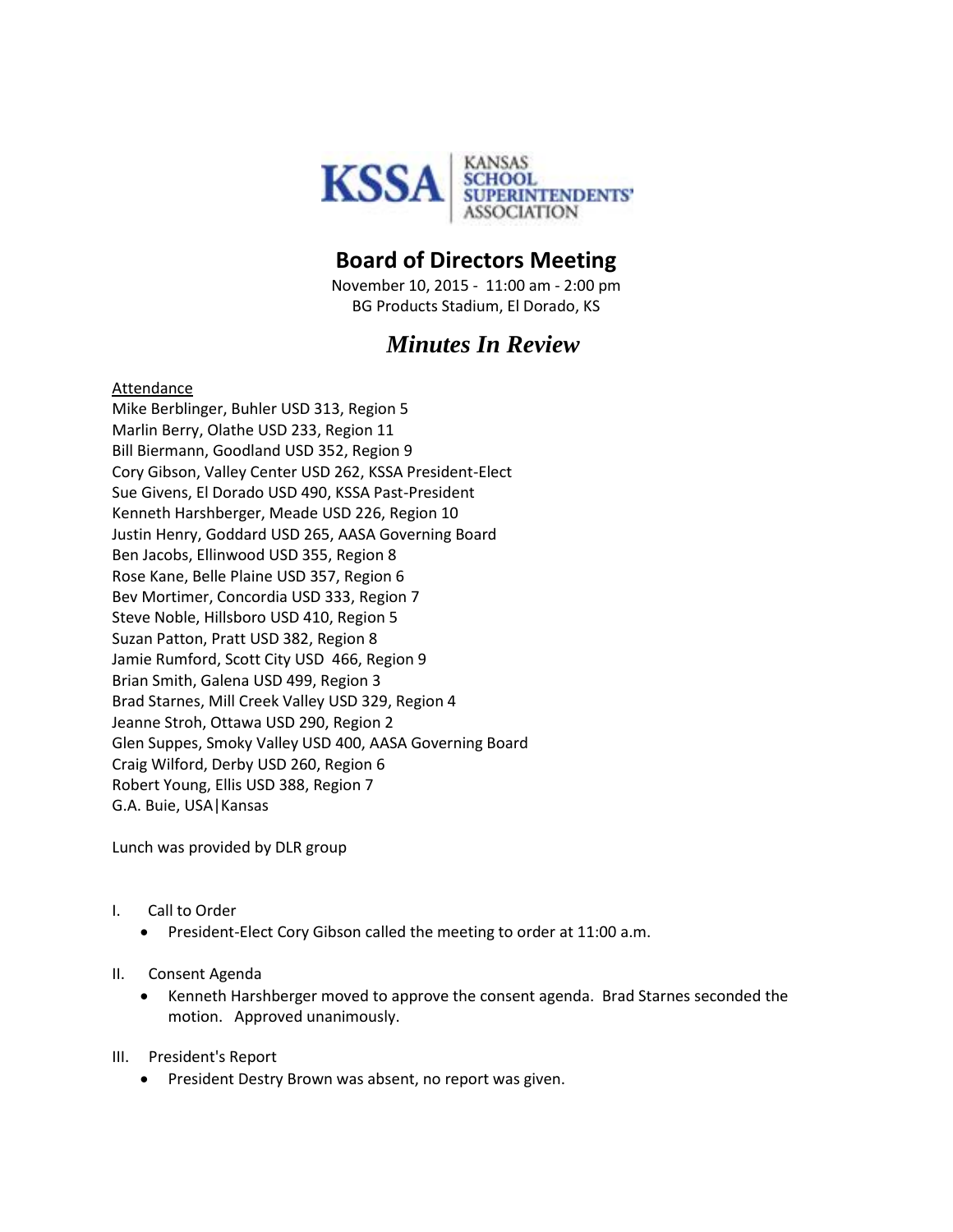- IV. Executive Director's Report
	- Motion was made by Sue Givens to approve the Finance Report. Seconded by Marlin Berry. Approved unanimously.
	- G.A. Buie spoke on the potential joint partnership for a Communication Specialist.
	- G.A. Buie laid out a plan to expand the services offered through USA|Kansas, focusing heavily on Professional Learning and Membership services for 2016-2017.
- V. Construction PD
	- Troy Wade discussed how the building designs and concepts of new facilities can enhance the instructional opportunities for both students and teachers.
- VI. AASA Report
	- Glen Suppes and Justin Henry shared a letter from Noelle Ellerson and discussed the "Dear Colleague" letter going through the House of Representatives. They encouraged board members to read and contact their local House of Representative members and share their thoughts and concerns.
- VII. AASA Conference
	- G.A. Buie shared information regarding registrations and hotel accommodations for the AASA National Conference on Education held in Phoenix.
- VIII. KPERS Committee
	- Sue Givens and Glen Suppes shared the KSSA and USA | Kansas recommendations as presented to the Joint Committee for Pensions, Investments and Benefits regarding "Working After Retirement" through KPERS.
	- The most compelling recommendation was asking the committee to consider allowing KPERS retires to return to full employment and continue to receive full KPERS benefits as long as the individual does not go back to work in the same district as they retired.
- IX. Legislative Committee
	- Sue Givens moved the Legislative Committee's 2016 KSSA Legislative Positions and Priorities be approved. Glen Suppes seconded. Approved unanimously.
	- The board identified three (3) areas considered for priorities which were highlighted on the KSSA Legislative Positions and Priorities.
	- Ken Harshberger moved to delete from the 2016 KSSA Legislative Positions and Priorities "KSSA supports multi-year budget funding." Seconded by Steve Noble. Approved unanimously.
- X. School Finance Committee
	- G.A. Buie shared the Five Funding fundamentals developed by USA|Kansas School Finance Committee.
- XI. Sponsorship Guideline
	- This item was tabled until the April meeting.